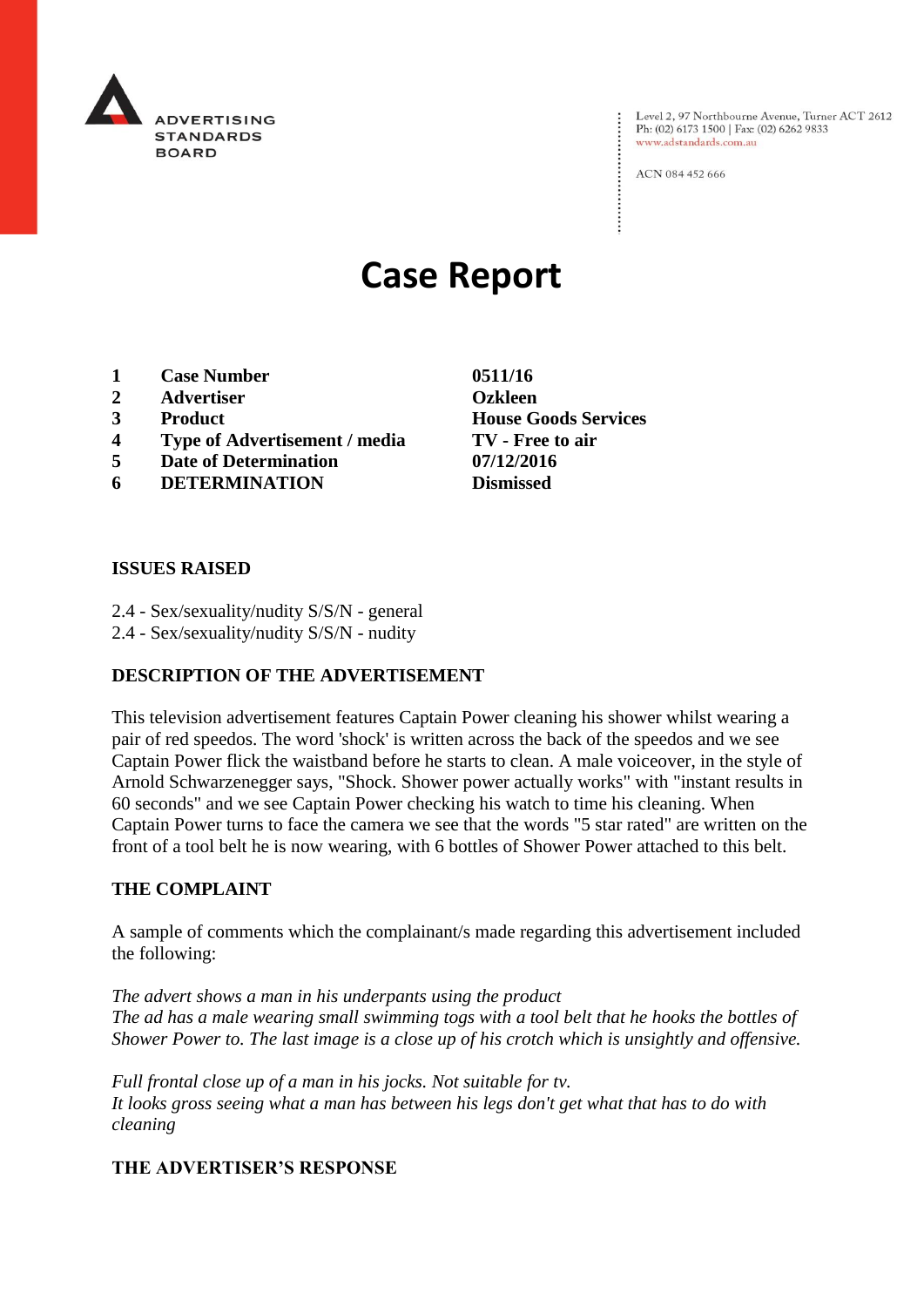Comments which the advertiser made in response to the complainant/s regarding this advertisement include the following:

*In response to the viewer's complaint:*

*The actor in question is depicting a man cleaning his shower, in general people do not clean their showers fully clothed they either clean the shower whilst they are actually taking a shower or while they are in their underwear/swimwear this is due to the nature of cleaning a shower you will get very wet whilst rinsing off the cleaning agent.*

*Our actor was wearing a pair of red swimming trunks, the trunks themselves were not tight fitting or low cut in any way. Simply standard swimming trunks.*

*The section of the ad the viewer took umbrage to was not in any way meant to focus on "what a man has between his legs" it was in fact to showcase the brand Shower Power on the actor's toolbelt. We made every effort to ensure there was no visible signs of the genitals in this section of the ad and we are of the opinion that this was successfully achieved.*

*The ad itself is aimed at showcasing the products effectiveness in an upbeat and humorous fashion.*

## **THE DETERMINATION**

The Advertising Standards Board ("Board") considered whether this advertisement breaches Section 2 of the Advertiser Code of Ethics (the "Code").

The Board noted the complainant's concerns that the advertisement depicts a man in swimmers which is not appropriate and is not relevant to the advertised product.

The Board reviewed the advertisement and noted the advertiser's response.

The Board considered whether the advertisement was in breach of Section 2.4 of the Code. Section 2.4 of the Code states: "Advertising or Marketing Communications shall treat sex, sexuality and nudity with sensitivity to the relevant audience".

The Board noted that this television advertisement features a man, Captain Power, cleaning his shower while wearing a pair of red speedos.

The Board noted the complainant's concern about "seeing what a man has between his legs" and considered that the style of speedos worn by the man in the advertisement are consistent with a style of swimwear worn by many men in Australia and in the Board's view there is no undue focus on this part of the man's body and the man's private area is appropriately covered.

The Board noted the complainant's concern that a man wearing swimmers has no relevance to the advertised product and considered that it is possible that some people do wear their swimmers when cleaning their showers/bathrooms and in the Board's view advertisers can use whomever they wish, wearing whatever they wish, in their advertisements provided that